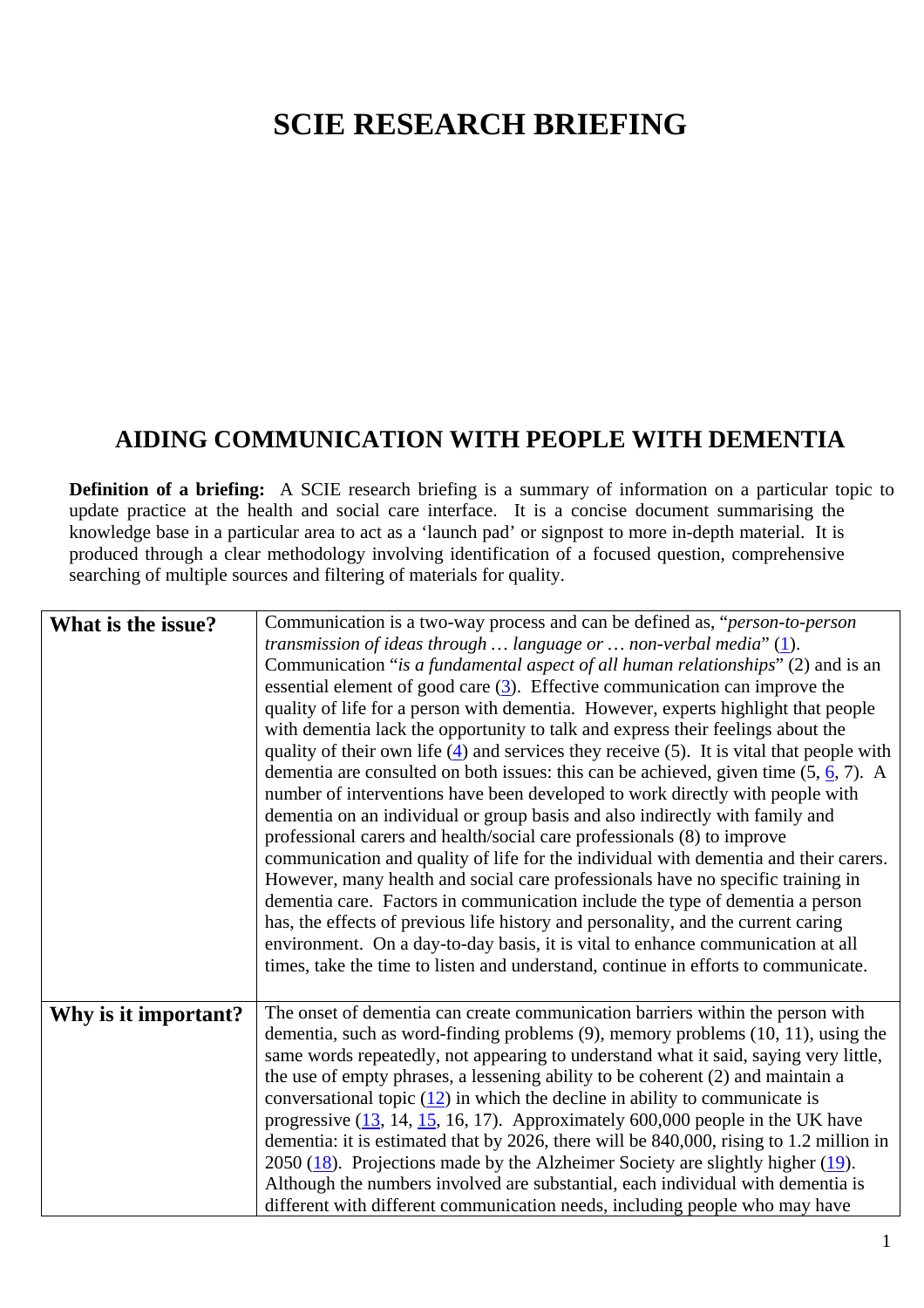|                                         | additional hearing and visual problems or from minority ethnic communities with<br>English as a second language. Communication difficulties are distressing $(11, 20)$<br>and frustrating (16) for the person with dementia themselves and represents one of<br>the major problems for family carers $(21)$ and care home staff $(22, 23)$ . It is vital<br>that communication continues (24), both verbal and non-verbal, despite progression<br>of the condition (2). As far as possible, communication strategies need to be<br>individualised $(2, 25)$ to take into account differences between individuals and<br>different degrees of cognitive ability. In the same way, allowance must be made<br>for individual responses to attempts to improve communication (26).                                                                                                                                                                                                                                                                                                                                                                                                                                                                                                                                                                                                                                                                                                                                                                                                       |
|-----------------------------------------|--------------------------------------------------------------------------------------------------------------------------------------------------------------------------------------------------------------------------------------------------------------------------------------------------------------------------------------------------------------------------------------------------------------------------------------------------------------------------------------------------------------------------------------------------------------------------------------------------------------------------------------------------------------------------------------------------------------------------------------------------------------------------------------------------------------------------------------------------------------------------------------------------------------------------------------------------------------------------------------------------------------------------------------------------------------------------------------------------------------------------------------------------------------------------------------------------------------------------------------------------------------------------------------------------------------------------------------------------------------------------------------------------------------------------------------------------------------------------------------------------------------------------------------------------------------------------------------|
| What does the<br>research show?         | Much research has been done in this area of practice. Current research themes<br>include: involving people with dementia and their families in discussions about<br>service quality (27), identifying communication barriers and how to overcome them<br>(28) and developing therapeutic ways for people with dementia to express<br>themselves and communicate: examples are the use of memory aids (23), group<br>meals $(22, 29)$ , the mirror as a therapeutic tool (30), music therapy (17), singing by<br>carers $(31)$ , dance and movement $(32)$ . Other studies have assessed the<br>effectiveness of interventions such as communication training for family carers (33,<br>$\frac{34}{10}$ and care home staff (12, 35, 36), a planned walking/talking programme (16,<br>$\frac{37}{27}$ , and communication techniques for later-stage dementia (38). Systematic<br>reviews have also been produced for validation therapy $(39)$ , reminiscence therapy<br>$(40)$ and Snoezelen $(41)$ and have stated that a drawback to much of the research in<br>this area is that it is small-scale, has limited application to a wider population,<br>uncoordinated and frequently has researcher-identified methodological weaknesses.<br>More systematic research is needed in this area $(40)$ together with more consistency<br>in research $(41, 42)$ and investigation into the effectiveness of combined<br>interventions $(1)$ . High-quality qualitative research is also needed to explore the<br>wide variety of approaches that can be used to enable communication. |
| What are the ethical<br>considerations? | It is essential to remember that it is a human right and a basic need to communicate<br>with others. People who help and support a person with dementia should also be<br>aware that behaviour is communication and try to develop skills in interpreting<br>behaviour. Care should be taken not to provide too much or inadequate stimulation<br>as this can cause emotions such as fear and anxiety $(1)$ or confusion (11).<br>Advocacy services are useful for people with dementia and can be a means of<br>safeguarding their rights and that their voices are expressed.                                                                                                                                                                                                                                                                                                                                                                                                                                                                                                                                                                                                                                                                                                                                                                                                                                                                                                                                                                                                      |
| What do I need to<br>do?                | Be aware of your own interactions with people who have dementia and be positive<br>and flexible in your approach. Take time to discover the meaning of what is being<br>said. Realise that it is possible to communicate with people at all stages of<br>dementia and develop skills and techniques to do this, including communication<br>skills training and development. Apply the ABC of communication $(1)$ : avoid<br>confrontation, be practical, clarify the person's feelings and offer comfort.<br>Read:<br>The eLSC/SCIE Practice Guide: Assessing the Mental Health Needs of Older<br>People (section 6. Assessing Need: b) Communication) at<br>http://www.elsc.org.uk/knowledge_floor/bpg2/older.htm<br>"Aging, Health and Society: News and Views" (Fall 2003) Theme: Strategies<br>٠<br>for Communication in Dementia at:<br>http://www/socsci.mcmaster.ca/gerontology/emplibrary/newsletter_fall2003_vo<br>19_num1.pdf                                                                                                                                                                                                                                                                                                                                                                                                                                                                                                                                                                                                                                              |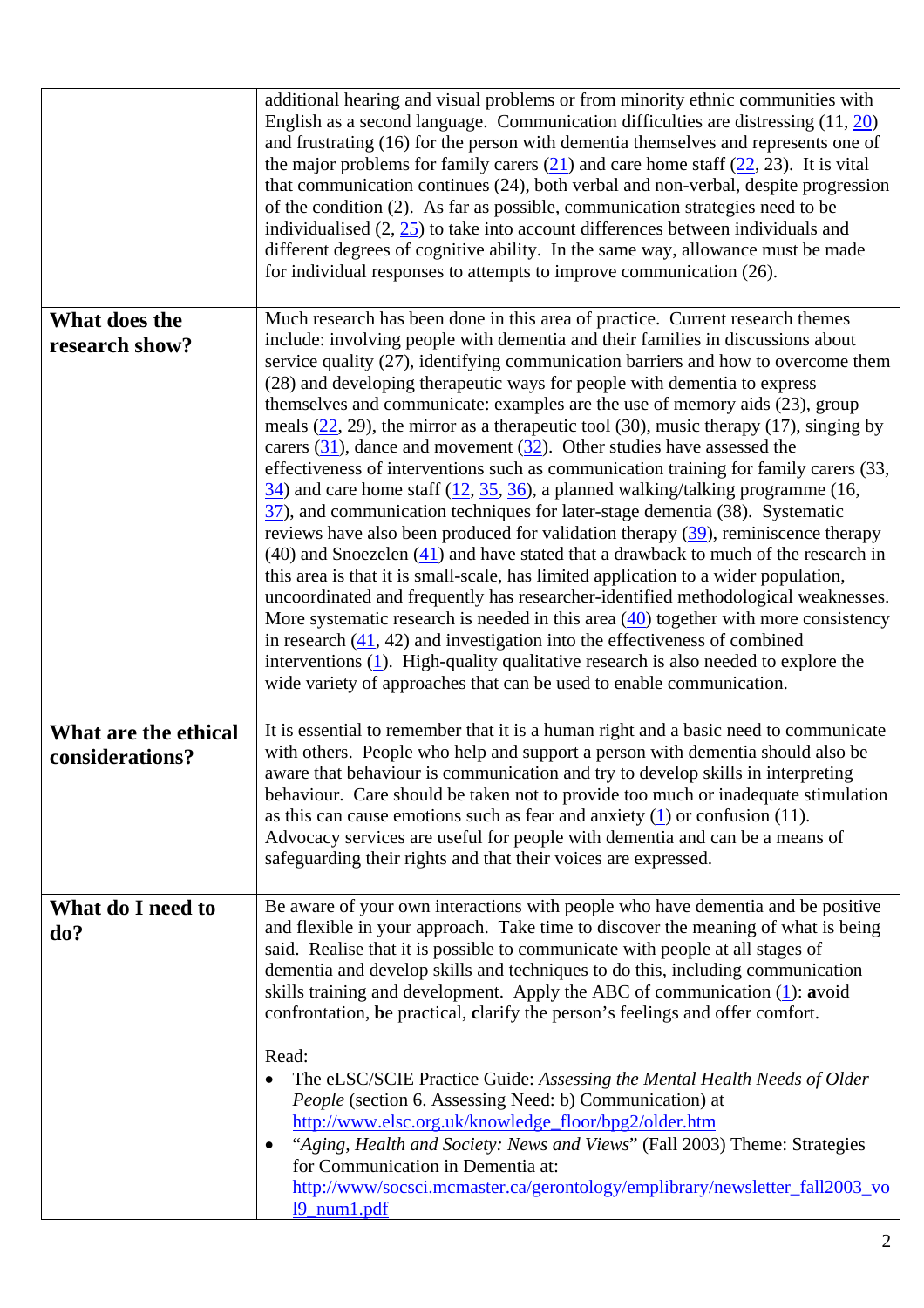|                                                                | The related SCARE briefing "The Use of Assistive Technology for People with<br>$\bullet$<br>Dementia Living in the Community".                                                                                                                                                                                                                                                                                                                                                                                                                                                                                                                                                                                                                                                                                                                                                                                                                                                                                                                                                                                                                                                                                                                                                                                                                                                                                                                                                         |
|----------------------------------------------------------------|----------------------------------------------------------------------------------------------------------------------------------------------------------------------------------------------------------------------------------------------------------------------------------------------------------------------------------------------------------------------------------------------------------------------------------------------------------------------------------------------------------------------------------------------------------------------------------------------------------------------------------------------------------------------------------------------------------------------------------------------------------------------------------------------------------------------------------------------------------------------------------------------------------------------------------------------------------------------------------------------------------------------------------------------------------------------------------------------------------------------------------------------------------------------------------------------------------------------------------------------------------------------------------------------------------------------------------------------------------------------------------------------------------------------------------------------------------------------------------------|
| What are the<br>implications?                                  | The starting point for improving communication must be that it is centred on the<br>person with dementia (11) in his/her uniqueness. The barriers to communication,<br>such as physical disability, the effects of medication (8) and the environment, such<br>as noise $(11)$ and lack of staff time $(43)$ need to be tackled in addition to other<br>strategies. The two types of method used to improve communication – practical<br>day-to-day practices $(11, 15, 43)$ and more formal projects $(12, 16)$ must include a<br>desire on the part of professionals (and carers) to listen more (23, 43) and talk less<br>(23). A number of strategies are both simple and cost-effective such as planned<br>walking (16), the use of a mirror (30) and toy stimulation $(44)$ . Training for carers<br>is an accepted part of care $(14)$ and this must also include informal carers $(15, 45)$ .<br>A team approach can be used to develop and implement communication strategies:<br>multi-disciplinary teams (2), including speech-language therapists (8, 14) and<br>dental staff (46) where appropriate. Those assessing and providing personal care to<br>people with dementia need to recognise that, with time and care, individuals can be<br>helped to express themselves more clearly and also contribute to discussions about<br>service evaluation and development.                                                                                                   |
| Who can I contact?                                             | Alzheimer's Society at http://www.alzheimers.org.uk/<br>$\bullet$<br>Dementia Voice: the dementia services development centre for the South West<br>$\bullet$<br>at http://www.dementia-voice.org.uk/<br>The Dementia Services Development Centres Network at<br>$\bullet$<br>http://www.dementia.stir.ac.uk/network/network.htm<br>Kingshill Research at http://www.kingshill-research.org/<br>$\bullet$<br>Dementia Advocacy and Support Network (DASN) at<br>http://www.dasninternational.org/                                                                                                                                                                                                                                                                                                                                                                                                                                                                                                                                                                                                                                                                                                                                                                                                                                                                                                                                                                                      |
| <b>Where can I find</b><br>examples of<br>innovative practice? | Alzheimer's Society has produced "The Alzheimer's Society book of activities"<br>to improve the quality of people's lives. See:<br>http://www.alzheimers.org.uk/working_with_people_with_dementia/publicatio<br>ns/activities.htm<br>South of Tyne and Wearside Mental Health NHS Trust has developed a<br>٠<br>Dementia Services Collaborative in the Sunderland and South Tyneside<br>localities. See: http://www.sunderland.nhs.uk/dsc/default.htm<br>Stockport Dementia Care Training Project involved development of an<br>education and training package (including communication) for carers. See:<br>http://www.gmconfed.org.uk/downloads/2003/smallprojects/report2.99.31.pdf<br>Dementia Advice and Support Services (part of the Mental Health Foundation)<br>$\bullet$<br>runs a number of pilot schemes to improve services for people with dementia<br>and their carers. See: http://www.mhilli.org/dass/dassproject.htm<br>Storyboard project. Contact: liz.wainwright@bradford.gov.uk<br>$\bullet$<br>The Dementia Advocacy and Support Network (DASN) is promoting the<br>$\bullet$<br>involvement of people with dementia in service development. See<br>http://www.dasinternational.org<br>Alzheimer's Society has developed strategies to assist people with dementia in<br>$\bullet$<br>participating politically, including having them on their board of trustees. See<br>http://www.alzheimers.org.uk/News_and_Campaigns/Policy_Watch/involving.<br><u>htm</u> |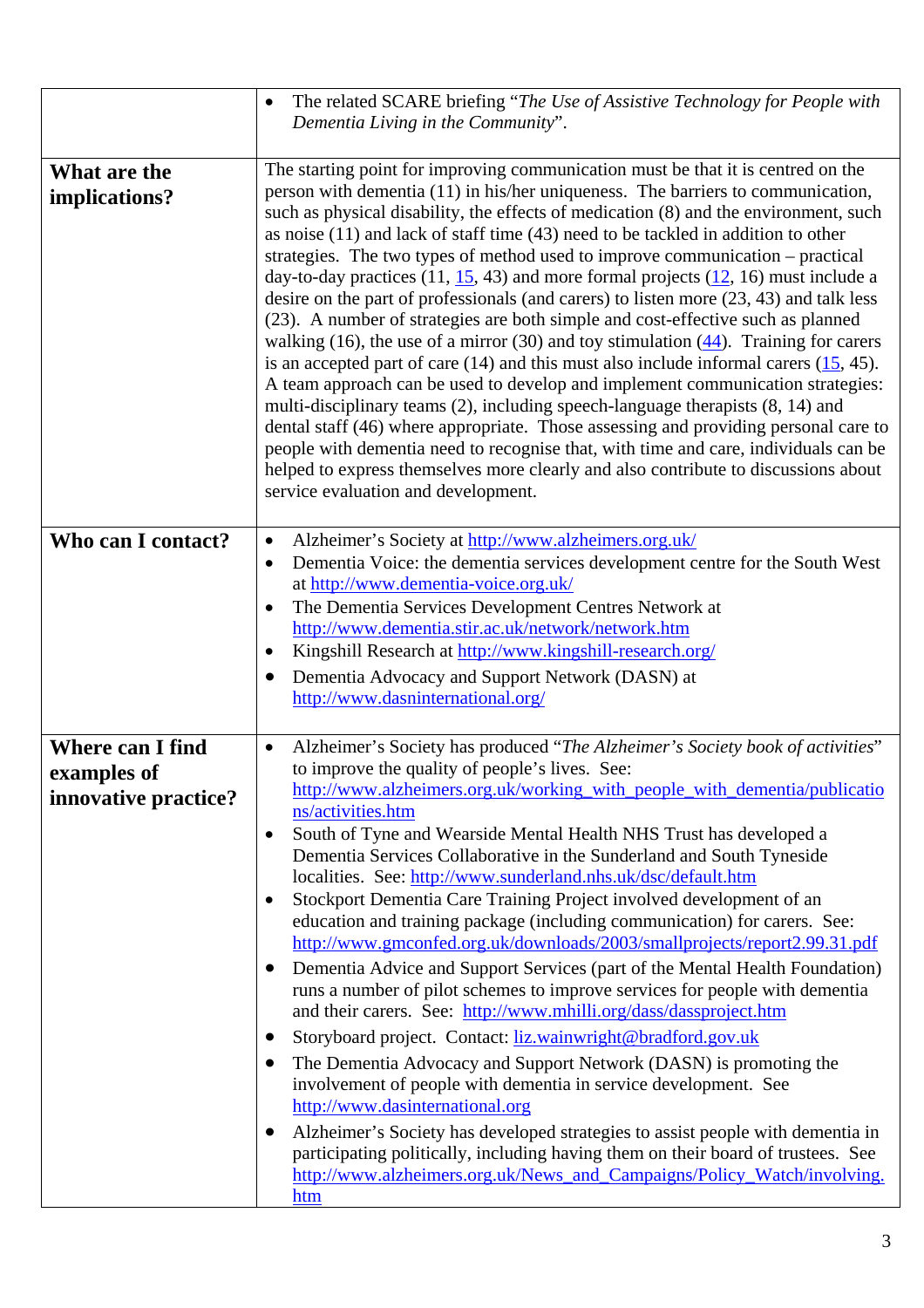| What are the views<br>of people who use<br>services? | Research suggests that a high proportion of people with dementia both want and are<br>able to give their opinions on the services received $(3)$ . When a number of people<br>with early-stage dementia were asked for their opinions on services received, it was<br>evident that they " do not have a uniformity of experience $-a$ voice $-but$ instead<br>have individual, articulate voices that speak of unique life experiences." (47) |
|------------------------------------------------------|-----------------------------------------------------------------------------------------------------------------------------------------------------------------------------------------------------------------------------------------------------------------------------------------------------------------------------------------------------------------------------------------------------------------------------------------------|
| <b>Resource sites</b>                                | Search CareData freely available via the Electronic Library for Social Care<br>٠<br>The Journal of Dementia Care                                                                                                                                                                                                                                                                                                                              |
| <b>Comments</b>                                      | Please address all comments, suggestions or ideas for improvement to the ScHARR<br>Library at scharrlib@shef.ac.uk                                                                                                                                                                                                                                                                                                                            |
| <b>Acknowledgements</b>                              | Thank you to experts and service users for their contributions to this briefing.                                                                                                                                                                                                                                                                                                                                                              |

*Date of first draft – November 2003 Date of latest version – April 2004 Next update due – November 2004*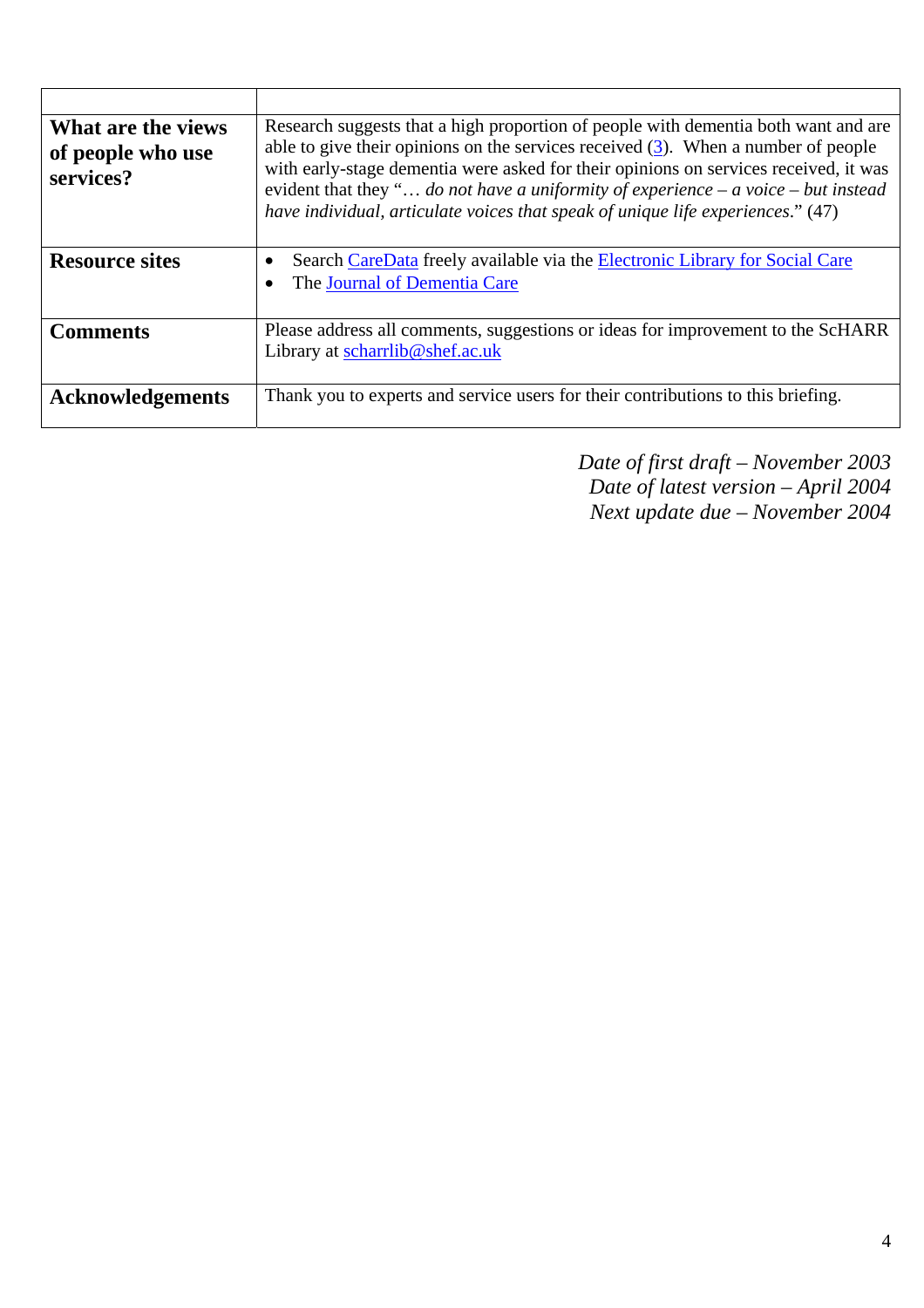## **REFERENCES**

(1) Powell J.A. (2000) Communication interventions in dementia. *Reviews in Clinical Gerontology* **10**(2): 161-168. Abstract available at: http://journals.cambridge.org/bin/bladerunner?REQUNIQ=1083838614&REQSESS=551687 1&117000REQEVENT=&REQINT1=57506&REQAUTH=0

Traditional review considering a range of recent claims concerning the validity of a wide range f communication interventions currently employed in dementia care.

(2) Richter J.M. Roberto K.A. Bottenberg D.J. (1995) Communicating With Persons With Alzheimer's Disease: Experiences of Family and Formal Caregivers. *Archives of Psychiatric Nursing* **9**(5): 279-285.

Exploratory study comprising focus group interviews with two groups of caregivers of persons with Alzheimer's Disease (formal and family).

(3) Joseph Rowntree Foundation (2001) *Exploring ways for staff to consult people with dementia about services.* Findings May 2001 – Ref 541. Available at: http://www.jrf.org.uk/knowledge/findings/socialcare/541.asp

Research study involving 31 people with dementia.

(4) Goldsmith M. (1996) *Hearing the voice of people with dementia: opportunities and obstacles.* London. Jessica Kingsley. Abstract available at: http://www.jkp.com/catalogue/book.php?isbn=1-85302-406-6

Book based on interviews with people with dementia and professionals working in the field, extensive literature search and a consultative document.

(5) Bamford C, Bruce E. (2000) Defining the outcomes of community care: the perspectives of older people with dementia and their families. *Ageing and Society* **2**: 543-570.

Research based on a small consultation with people with dementia and their carers.

(6) Barnett E. (2000) *Including the person with dementia in designing and delivering care: 'I need to be me!'* London. Jessica Kingsley. Abstract available at: http://www.jkp.com/catalogue/book.php?isbn=1-85302-740-5

Book looking at the roles of those who decide on who, what, where and when care is given, as well as those who deliver care.

(7) Proctor G. (2001) Listening to older women with dementia: relationships, voices and power. *Disability and Society* **16**(3): 361-376. Abstract available at:

Interview study of 4 older women with dementia.

(8) Clark L.W. (1995) Interventions for persons with Alzheimer's disease: Strategies for maintaining and enhancing communicative success. *Topics in Language Disorders* **15**(2): 47-65.

Discussion paper examining different interventions for people with Alzheimer's disease.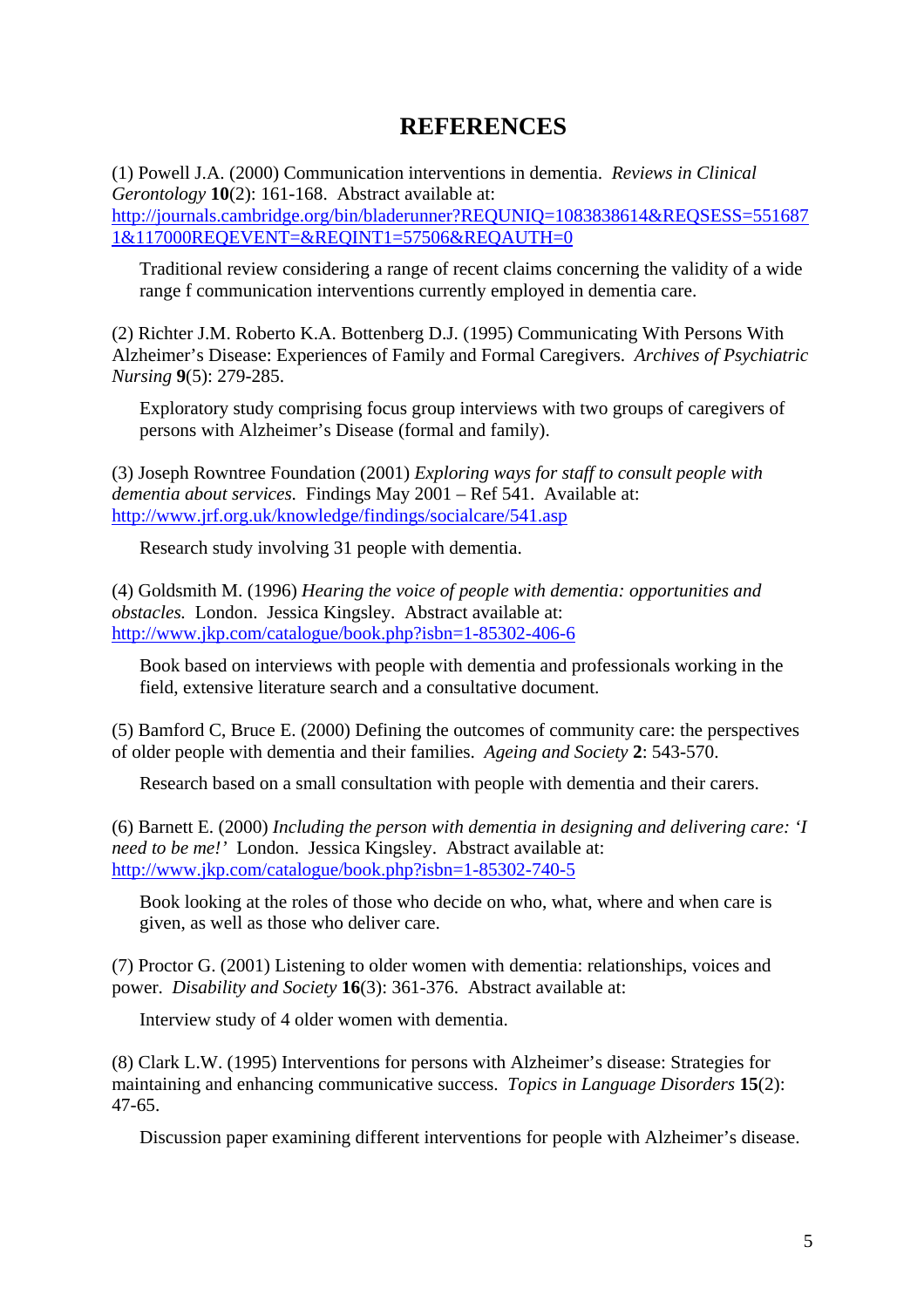(9) Sabat S.R. Cagigas X.E. (1997) Extralinguistic communication compensates for the loss of verbal fluency: a case study of Alzheimer's disease. *Language and Communication* **17**(4): 341-351.

Case study of a form of communication used by an AD sufferer whose verbal fluency was highly comprised due to sever word-finding problems.

(10) Woods B. (1994) Management of memory impairment in older people with dementia. *International Review of Psychiatry* **6**: 153-161.

Traditional review of the management of memory impairment in older people with dementia.

(11) Zimmerman P.G. (1998) Effective communication with patients with dementia. *Journal of Emergency Nursing* **24**(5): 412-415.

Commentary on effective communication with patients with dementia by nurses.

(12) Dijkstra K. Bourgeois M. Burgio L. Allen R. (2002) Effects of a Communication Intervention on the Discourse of Nursing Home Residents with Dementia and Their Nursing Assistants. *Journal of Medical Speech-Language Pathology* **10**(2): 143-157. Abstract available at:

http://static.highbeam.com/j/journalofmedicalspeechlanguagepathology/june012002/effectsof acommunicationinterventiononthediscourseo/index.html

Evaluation of an intervention programme that included the use of effective communication techniques and memory books by nursing assistants in nursing homes.

(13) Greer K.L. Pustay K.A. Zaun T.C. Coppens P. (2001) A Comparison of the Effects of Toys versus Live Animals on the Communication of Patients with Dementia of the Alzheimer's Type. *Clinical Gerontologist* **24**(3/4): 157-182. Abstract available at: https://www.haworthpress.com/store/ArticleAbstract.asp?sid=&ID=20984

Six female nursing home residents with moderate dementia were randomly assigned into two groups and measurements were recorded in three conditions: without stimuli, in the presence of two toy cats, and in the presence of two live cats.

(14) Orange J.B. Colton-Hudson A. (1998) Enhancing Communication in Dementia of the Alzheimer's Type. *Topics in Geriatric Rehabilitation* **14**(2): 56-75.

Overview of current communication education and training programmes for caregivers of individuals with dementia of the Alzheimer's type, followed by case study involving a spousal caregiver of an individual with dementia of the Alzheimer's type.

(15) Small J.A. Gutman G. (2002) Recommended and Reported Use of Communication Strategies in Alzheimer Caregiving. *Alzheimer Disease and Associated Disorders* **16**(4) 270- 278. Abstract available at: http://www.alzheimerjournal.com/pt/re/adad/abstract.00002093- 200210000-

00009.htm;jsessionid=AaTmKMF811KlMvvlhQA1GAk2pCfXWeuGV7YWfiqSmnsAYQE L29np!1547737409!-949856031!9001!-1

Traditional literature review and survey of 20 family (spouse) caregivers of persons diagnosed with Alzheimer's disease.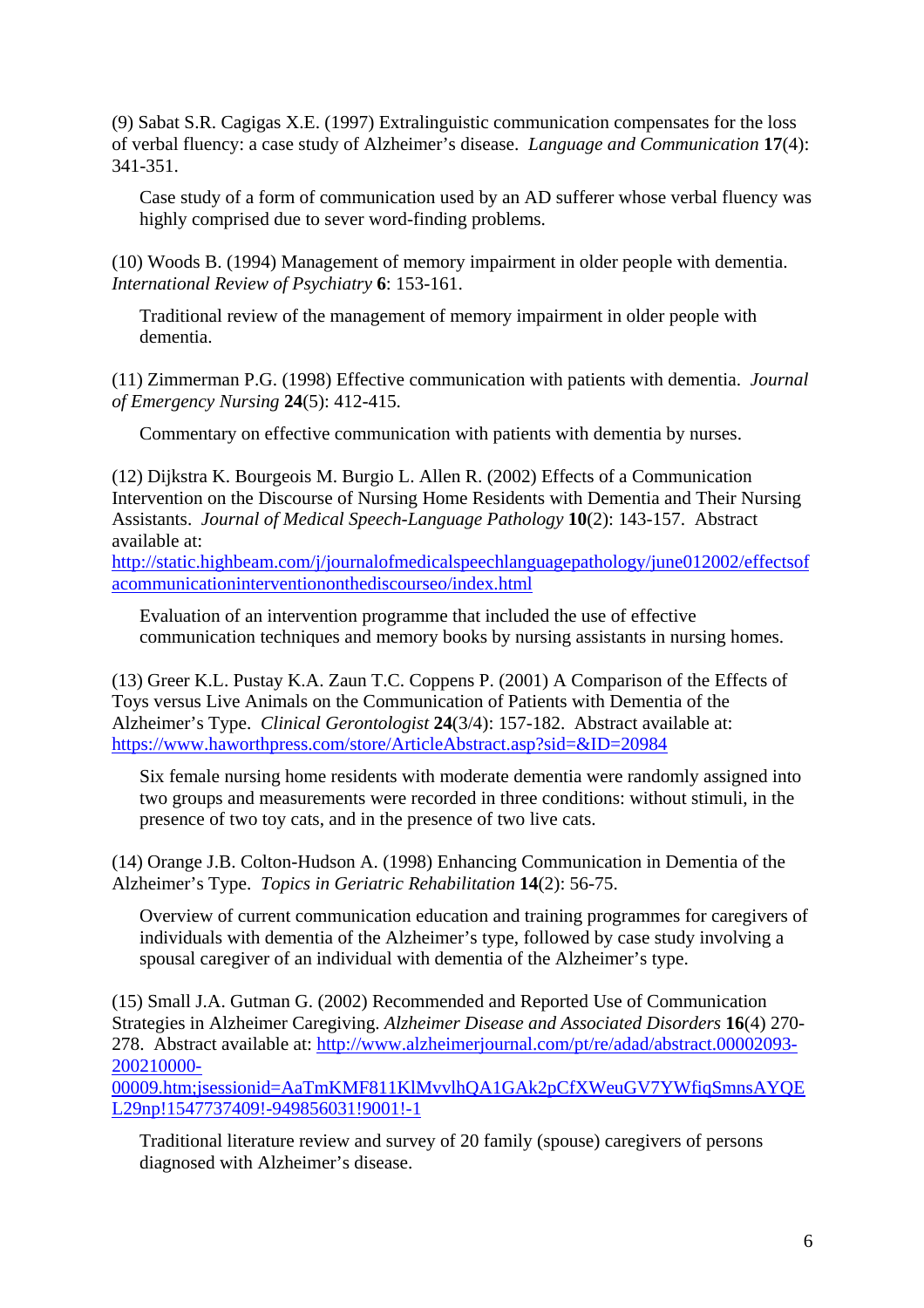(16) Friedman R. Tappen R.M. (1991) The Effect of Planned Walking on Communication in Alzheimer's Disease. *Journal of the American Geriatrics Society* **39**: 650-654.

Randomized, non-blinded two-group experimental study of 30 patients with Alzheimer's disease.

(17) Brotons M. Koger S.M. (2000) The Impact of Music Therapy on Language Functioning in Dementia. *Journal of Music Therapy* **37**(3): 183-195.

Research study, using a within-subjects design, exploring the effects of music therapy versus conversational sessions on language functioning in 20 dementia patients.

(18) Department of Health (2001) *National Service Framework for Older People. Standard Seven: Mental health in older people* (pp 90-106). Available at: http://www.dh.gov.uk/assetRoot/04/07/12/83/04071283.pdf

Department of Health policy/ guidance document.

(19) Alzheimer's Society. Available at: http://www.alzheimers.org.uk/News\_and\_Campaigns/Policy\_Watch/demography.htm

Alzheimer' Society Web site providing prevalence and incidence figures for dementia.

(20) Killick J. Allen K. (2001) *Communication and the care of people with dementia.* Buckingham. Open University Press. Available at: http://mcgrawhill.co.uk/openup/chapters/033520774X.pdf

Book covering both the theory and practice of communicating and caring for people with dementia.

(21) Touzinsky L. (1998) Validation Therapy: Restoring communication between persons with Alzheimer's disease and their families. *American Journal of Alzheimer's Disease* **13**(2): 96-101. Abstract available at: http://www.pnpco.com/pn02004.html

Overview of validation therapy and case study employing the use of validation therapy between a man with Alzheimer's Disease and his daughter.

(22) Santo Pietro M.J. Boczko F. (1998) The Breakfast Club: Results of a study examining the effectiveness of a multi-modality group communication treatment. *American Journal of Alzheimer's Disease* **13**(3): 146-158. Abstract available at: http://www.pnpco.com/pn02004.html

Controlled research study evaluating a five-day-a-week programme of structured multimodality group communication ("The Breakfast Club").

(23) Bourgeois M.S. Dijkstra K. Burgio L. Allen-Burge R. (2001) Memory Aids as an Augmentative and Alternative Communication Strategy for Nursing Home Residents with Dementia. *Augmentative and Alternative Communication* **17**: 196-210.

Controlled research study evaluating memory aids as an augmentative and alternative communication strategy for nursing home residents with dementia (N=66).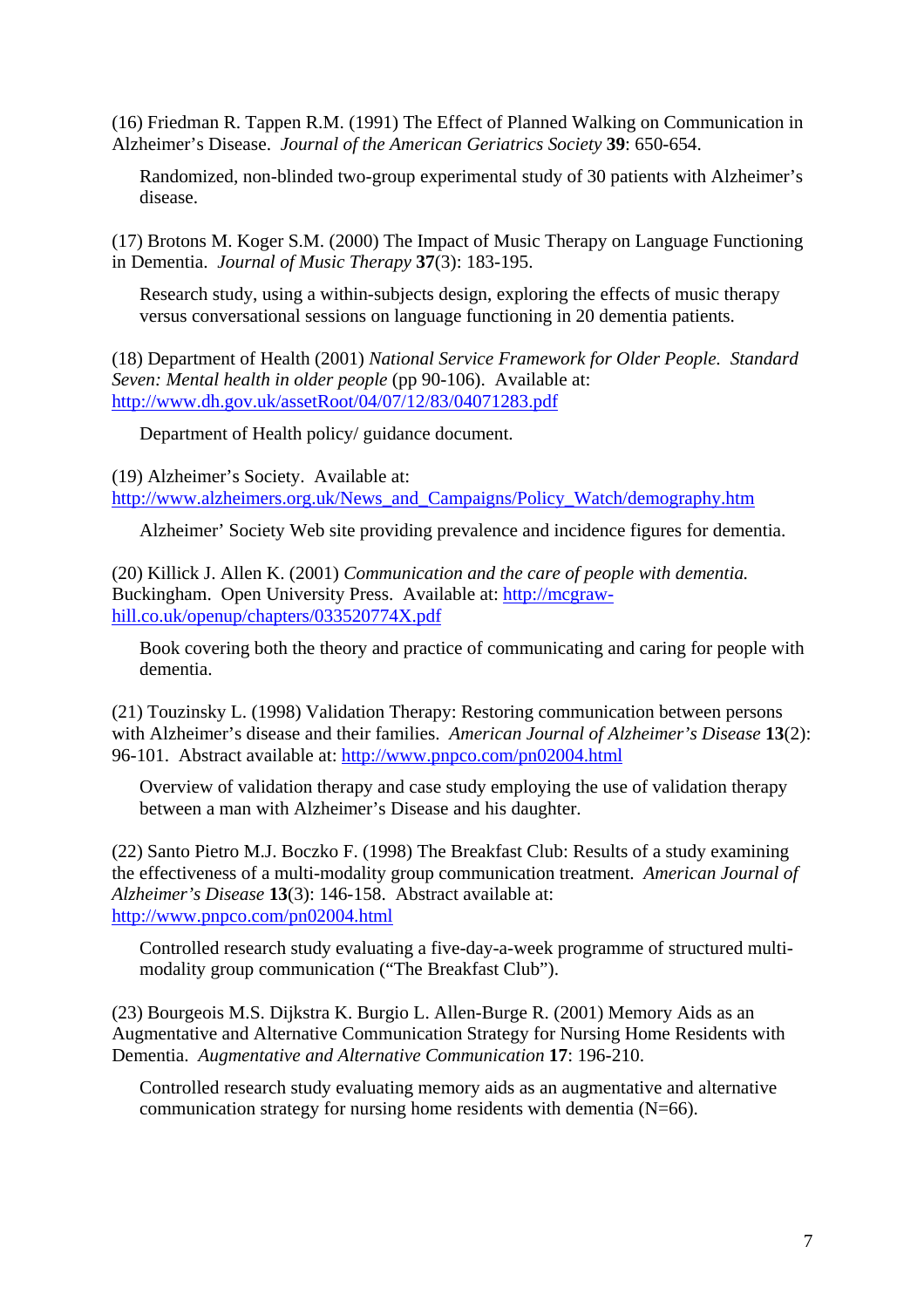(24) Moss S.E. Polignano E. White C.L. Minichello M.D. Sunderland T. (2002) Reminiscence Group Activities and Discourse Interaction in Alzheimer's Disease. *Journal of Gerontological Nursing* **28**(8): 36-44.

Pilot research study of the effects of reminiscence group activities on 15 people with Alzheimer's disease.

(25) Runci S. Doyle C. Redman J. (1999) An Empirical Test of Language-Relevant Interventions for Dementia. *International Psychogeriatrics* **11**(3): 301-311. Available at: http://www.ipa-online.org/ipaonlinev3/publications/archive/11\_3toc.asp#An Empirical Test

Case study employing a randomized, alternating-treatments design to determine the effectiveness of an Italian-language intervention.

(26) Hopper T. Bayles K.A. Tomoeda C.K. (1998) Using Toys to Stimulate Communicative Function in Individuals with Alzheimer's Disease. *Journal of Medical Speech-Language Pathology* **6**(2): 73-80.

Single-subject experimental design with replications across subjects.

(27) Nolan M. Lundh U. Grant G. Keady J. eds (2003) *Partnerships in Family Care: understanding the care giving career*. Buckingham. Open University Press.

A book which considers how family and professional carers can work together more effectively.

(28) Parker J. (2003) Positive Communication with people who have dementia. In: Adams T. Manthorpe J. (2003) *Dementia Care*. London. Hawkers Publications Ltd.

(29) Altus D.E. Engelman K.K. Mathews R.M. (2002) Using Family-Style Meals to Increase Participation and Communication in Persons with Dementia. *Journal of Gerontological Nursing* **28**(9): 47-53.

Research study (ABAB reversal design) examining the effect of changing the mode of meal delivery to "family-style" on communication in persons with dementia in the US.

(30) Tabak N. Bergman R. Alpert R. (1996) The mirror as a therapeutic tool for patients with dementia. *International Journal of Nursing Practice* **2**(3): 155-159.

Survey of 100 patients suffering from dementia aged 67-85 years.

(31) Brown S. Gotell E. Ekman S.-L. (2001) Singing as a therapeutic intervention in dementia care. *Journal of Dementia Care* **9**(4): 33-37. Abstract available at: http://dementia.careinfo.org/cgi-bin/articles.pl

Small-scale research study of 9 people with dementia to evaluate the effect of caregivermediated singing on verbal communication between people with dementia and caregivers during the daily morning routine.

(32) Coaten R. (2001) Exploring reminiscence through dance and movement. *Journal of Dementia Care* **9**(5): 19-22. Abstract available at: http://dementia.careinfo.org/cgibin/articles.pl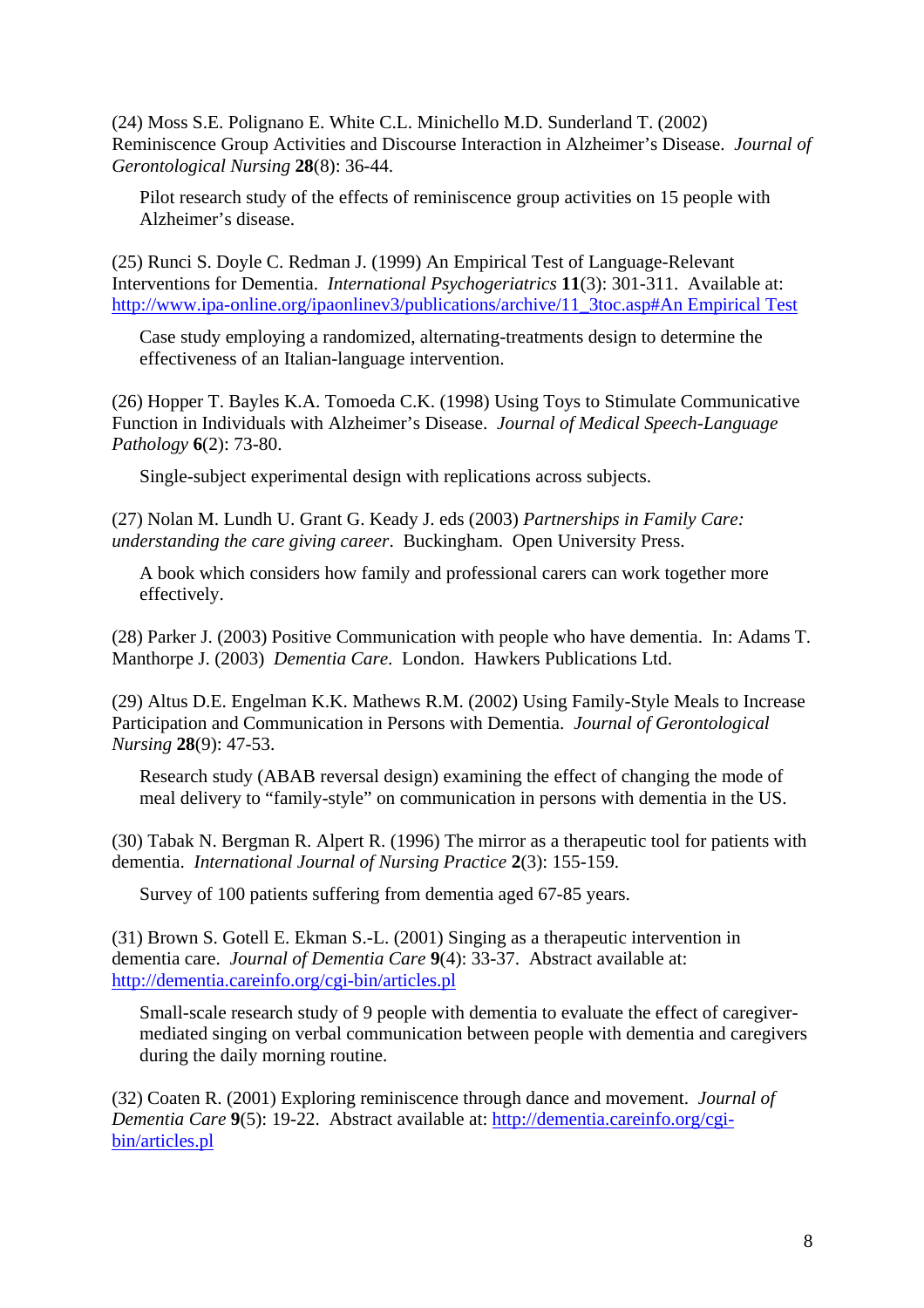Paper outlining the author's personal experiences as a practitioner and care staff trainer in Scotland of exploring reminiscence through dance and movement.

(33) Ripich D.N. Ziol E. Lee M.M. (1998) Longitudinal Effects of Communication Training on Caregivers of Persons with Alzheimer's Disease. *Clinical Gerontologist* **19**(2): 37-53.

Controlled research study evaluating a training programme designed to improve caregivers communication skills with their family members (Intervention N=19).

(34) Done D.J. Thomas J.A. (2001) Training in communication skills for informal carers of people suffering from dementia: a cluster randomised clinical trial comparing a therapist led workshop and a booklet. *International Journal of Geriatric Psychiatry* **16**(8): 816-821. Abstract available at: http://www3.interscience.wiley.com/cgibin/abstract/85011222/ABSTRACT

Evaluation of a short training workshop in communication techniques  $(N=30)$  versus an information booklet  $(N=15)$  for carers of people with dementia.

(35) McCallion P. Toseland R.W. Lacey D. Banks S. (1999) Educating Nursing Assistants to Communicate More Effectively With Nursing Home Residents With Dementia. *The Gerontologist* **39**(5): 546-558. Abstract available at: http://gerontologist.gerontologyjournals.org/cgi/content/abstract/39/5/546

Research study (2 intervention conditions x 2 skilled nursing homes x 4 assessments partial crossover control design) describing the development and evaluation of a Nursing Assistant Communication Skills Programme (NACSP).

(36) Burgio L.D. Allen-Burge R. Roth D.L. Bourgeois M.S. Dijkstra K. Gerstle J. Jackson E. Bankester L. (2001) Come Talk With Me: Improving Communication Between Nursing Assistants and Nursing Home Residents During Care Routines. *The Gerontologist* **41**(4): 449-460. Abstract available at:

http://gerontologist.gerontologyjournals.org/cgi/content/abstract/41/4/449

Research study evaluating communication skills training and the use of memory books by certified nursing assistants on verbal interactions between nursing assistants (N=64) and nursing home residents (N=67).

(37) Cott C.A. Dawson P. Sidani S. Wells D. (2002) The Effects of a Walking/Talking Program on Communication, Ambulation and Functional Status in Residents with Alzheimer Disease. *Alzheimer Disease and Associated Disorders* **16**(2): 81-87. Abstract available at: http://www.alzheimerjournal.com/pt/re/adad/abstract.00002093-200204000- 00005.htm;jsessionid=AaX44qS1T83l5ZEqCxw5Z41WTzm3vJ6Zx4xYFFLwp2W9QpShgE 5x!1547737409!-949856031!9001!-1

Randomized controlled trial of 86 people with Alzheimer disease in three geriatric longterm care facilities n Canada.

(38) Tappen R.M. Williams-Burgess C. Edelstein J. Touhy T. Fishman S. (1997) Communicating With Individuals With Alzheimer's Disease: Examination of Recommended Strategies. *Archives of Psychiatric Nursing* **11**(5): 249-256.

Interview study of 30 people with advanced Alzheimer's disease in the US.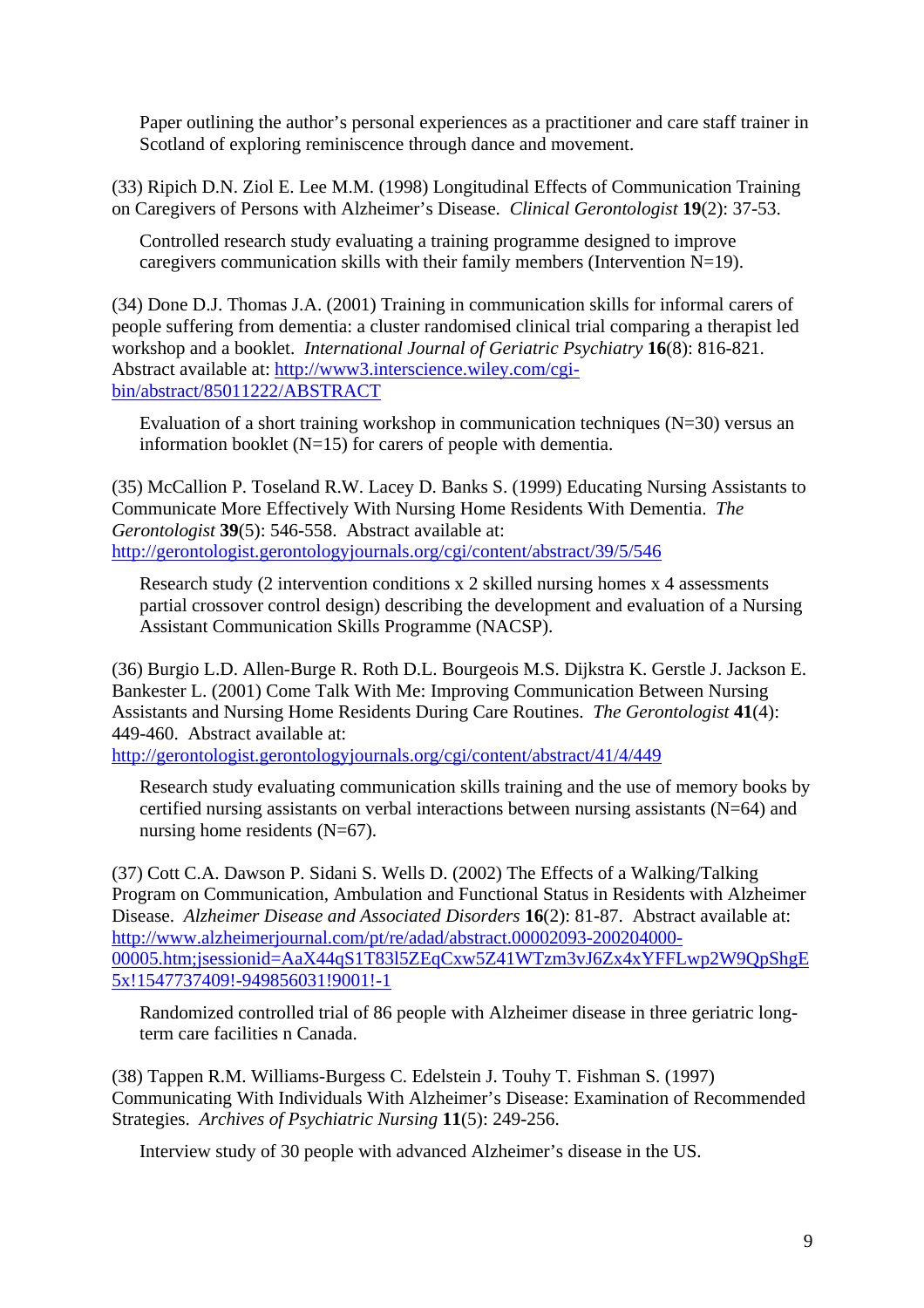(39) Neal M. Briggs M. (2002) Validation therapy for dementia (Cochrane Review). In: *The Cochrane Library*, Issue 2, 2003. Oxford: Update Software. Abstract available at: http://www.cochrane.org/cochrane/revabstr/AB001394.htm

Cochrane systematic review.

(40) Spector A. Orrell M. Davies S. Woods R.T. (2002) Reminiscence therapy for dementia (Cochrane Review). In: *The Cochrane Library*, Issue 2, 2003. Oxford: Update Software. Abstract available at: http://www.cochrane.org/cochrane/revabstr/AB001120.htm

Cochrane systematic review.

(41) Chung J.C.C. Lai C.K.Y. Chung P.M.B. French H.P. (2002) Snoezelen for dementia (Cochrane Review). In: *The Cochrane Library*, Issue 4, 2003. Chichester, UK: John Wiley & Sons, Ltd. Abstract available at:

http://www.cochrane.org/cochrane/revabstr/AB003152.htm

Cochrane systematic review.

(42) Jones G.M.M. (1997) A review of Feil's validation method for communicating with and caring for dementia sufferers. *Current Opinion in Psychiatry* **10**(4): 326-332.

Overview of Feil's validation method.

(43) Packer T. (1999) Dementia Part 3: communication. *Professional Nurse* **14**(10): 727- 731.

Commentary on how nurses can communicate more effectively with people with dementia.

(44) Murray L.L. Dickerson S. Lichtenberg C.C. (2003) Effects of toy stimulation on the cognitive, communicative, and emotional functioning of adults in the middle stages of Alzheimer's disease. *Journal of Communication Disorders* **36**: 101-127. Abstract available at:

http://www.ingenta.com/isis/searching/ExpandTOC/ingenta;jsessionid=aintig17fuqjs.crescent ?issue=pubinfobike://els/00219924/2003/00000036/00000002&index=1

Evaluation of the toy stimulation on the language, cognition, and emotional state of patients in the middles stages of Alzheimer's disease (N=18).

(45) Hendryx-Bedalov P.M. (1999) Effects of caregiver communication on the outcomes of requests in spouses with dementia of the Alzheimer type. *International Journal of Aging and Human Development* **49**(2): 127-148.

Case studies of three clinical and three matched non-clinical couples in the US.

(46) Chalmers J.M. (2000) Behavior management and communication strategies for dental professionals when caring for patients with dementia. *Special Care in Dentistry* **20**(4): 147- 154.

Traditional literature review of behaviour management and communication strategies for dental professionals caring for patients with dementia.